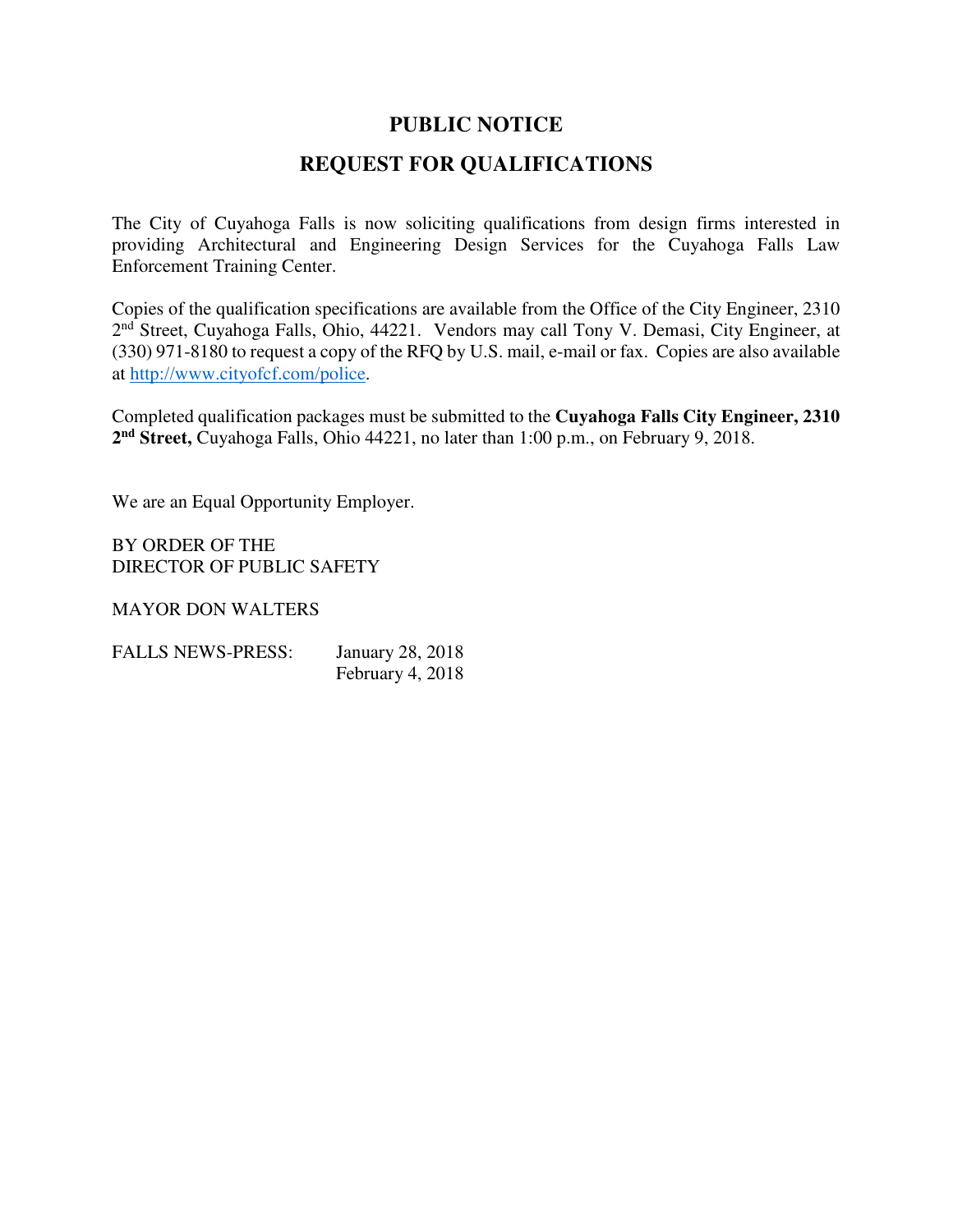## Department of Public Safety

#### **Instructions to Design Firms For Preparing Statement of Qualifications**

Statement of Qualifications will be accepted by the Cuyahoga Falls City Engineer, 2310 2<sup>nd</sup> Street, Cuyahoga Falls, Ohio 44221, no later than 1:00 p.m. on February 9, 2018, for the provisions of services required for the following:

#### **Contract Description**

The selected Architect/Engineer (A/E) will provide design services (schematic design, design development, construction documents), bidding and award support, conformed documents, construction administration services, post-construction services and additional services.

Five (5) bound copies and one (1) digital copy (pdf format) on disk of the Statement of Qualifications are required to be submitted, by the designated date and time, in a sealed envelope and labeled as:

#### **"Professional Design Services for the Cuyahoga Falls Law Enforcement Training Center"**

#### **Purpose**

The purpose of this professional services contract is to provide Professional Architectural and Engineering Design Services to the City of Cuyahoga Falls for the Cuyahoga Falls Law Enforcement Center. This firm will prepare the advertisement and bid package for the construction contract, and serve as the owner's representative including construction administration. Additional information on the project is available at http://www.cityofcf.com/police for reference.

The successful firm will provide professional recommendations to the City regarding the Cuyahoga Falls Law Enforcement Training Center. The City has budgeted approximately \$2,000,000 for the Cuyahoga Falls Law Enforcement Training Center, inclusive of professional work and construction.

#### **Interviews**

The City reserves the right to conduct face-to-face interviews with any, all, or none of the responding firms. In the event the City selection committee deems interviews necessary to select the best firm, the City will establish a meeting at a mutually acceptable time, to be held at the City's offices. The City selection committee will meet key members of the firm's proposed project team. It shall be the selection committee's sole decision on whether any interviews are held and with which firm(s) interviews are held.

#### **Schedule**

The City of Cuyahoga Falls intends to construct the Training Center in 2018. Therefore, it is required that the final design and cost estimates be completed by **July 31, 2018.**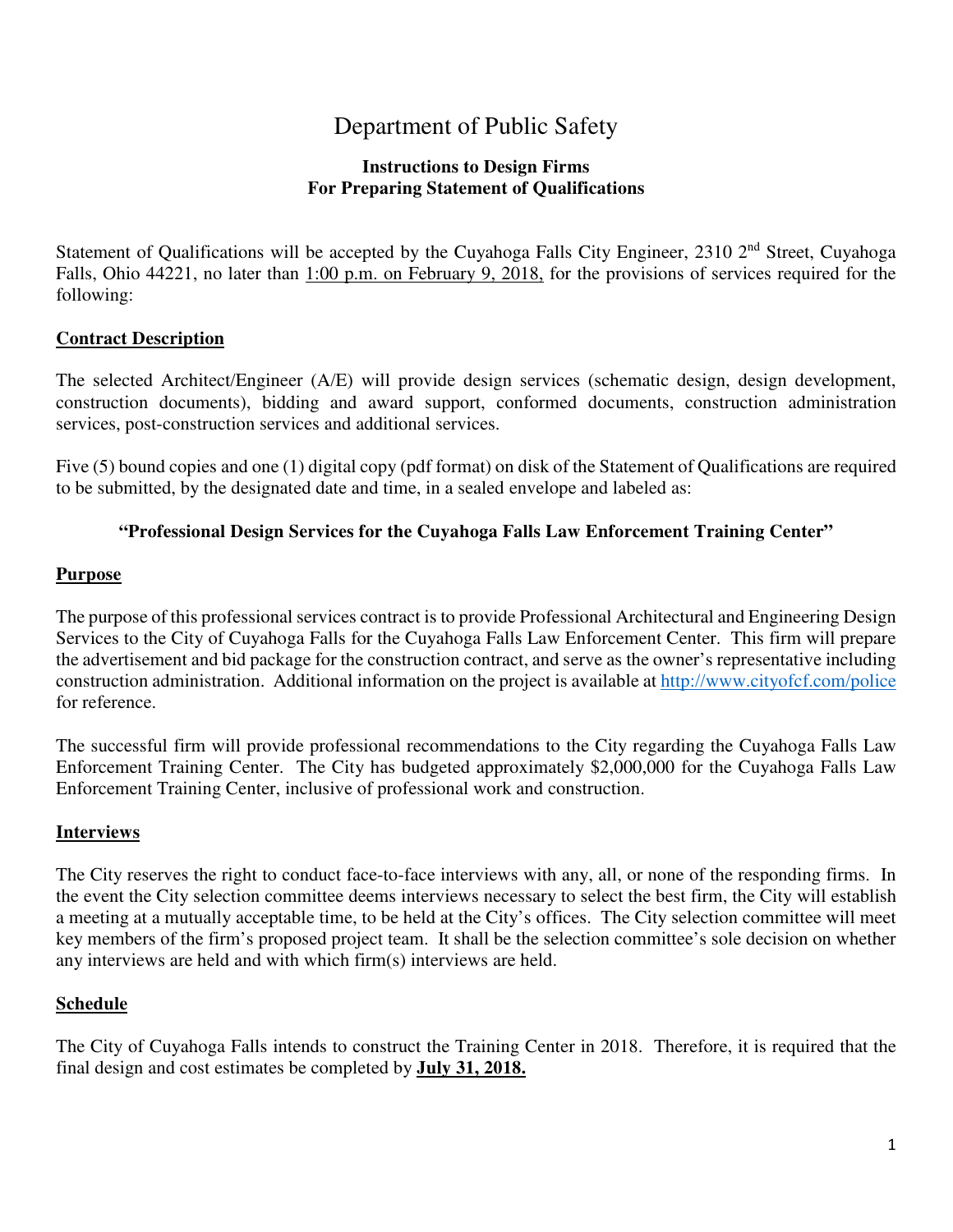# **STATEMENT OF QUALIFICATIONS CONTENTS**

#### **Section I – Minimum Qualifications (10 Page Limit)**

In this section of the Statement of Qualifications, provide documentation (i.e., certificates, letters of certification…) for the following minimum qualifications:

For the purpose of this Request, the Firm(s) must meet the following minimum qualifications:

- Registered in the State of Ohio as an Architect (Copy of license)
- Registered in the State of Ohio as an Engineer (Copy of license)
- Experience in the last five (5) years as Owner's Representative.

#### **Valid certifications must be attached (can be included in Appendix).**

**Failure to meet these minimum qualifications will cause the Statement of Qualifications to be considered non-responsive and it will be removed from further consideration.** 

#### **Section II – Firm's Experience (8 Page Limit, including reference sheets)**

Experience in the design of shooting ranges is desirable. In this section of the Statement of Qualifications, provide any information regarding the firm's experience, within the past five (5) years, with this type of project. Also, please provide at least three (3) and no more than five (5) references detailing the firm's role in the referenced contract/project and detailing how the firm demonstrated proficiency in the following areas:

- Representing Owner's interests
- Quality of Design and Cost Estimating
- Meeting Schedule and Deadlines
- Controlling Cost and Adhering to the Budget
- Communication, Cooperation and Follow Through Skills
- Construction Support Services

#### **Section III – Available Staff's Experience (20 Page Limit)**

In this section of the Statement of Qualifications, provide an Organizational Chart for the key personnel (prime and sub consultant) responsible for this project. The Organizational Chart shall clearly show the name, title and firm for each key staff member and how the Project team will interact with the City.

#### **Section IV – Proximity of Prospective Firms to the Project Site (2 Page Limit)**

Location – such consideration as location of firm's office that will be responsible for project coordination, previous work in the general geographic area, key project personnel office location, etc. Lower project costs should result if limited travel expenses are required and better communication can be maintained that should result in a higher quality project.

#### **Section V – Project Schedule (2 Page Limit)**

In this section of the Statement of Qualifications, provide a detailed project schedule throughout project development, including, but not limited to, design, bidding, award, and construction.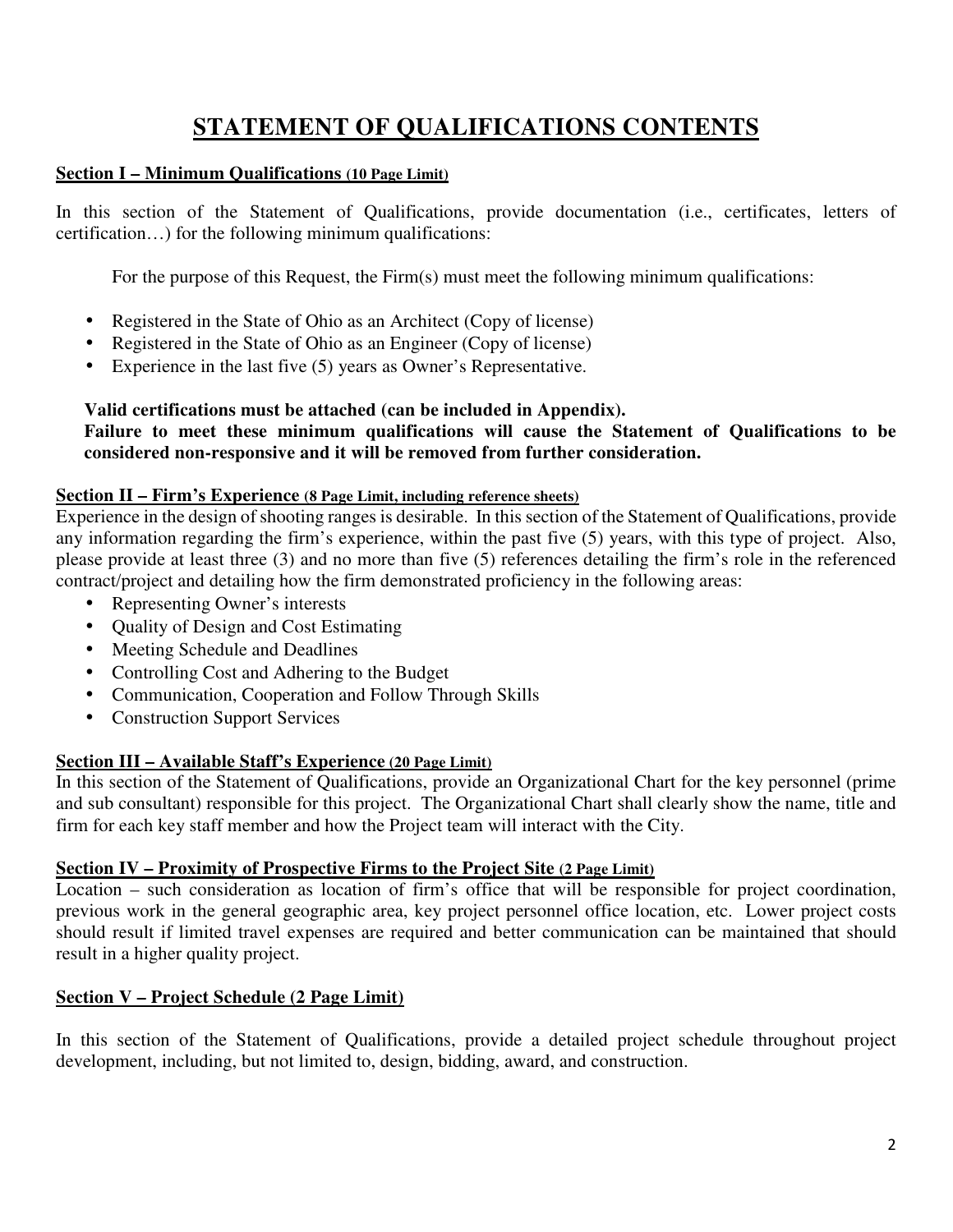#### **Section VI – Project Approach (2 Page Limit)**

Provide a description of your Project Approach, not to exceed two pages. Confirm that the firm has visited the site and address your firm's:

- Technical Approach
- Understanding of the Project
- Qualifications for the Project
- Knowledge and experience concerning relevant local building standards, procedures and guidance documents
- Innovative ideas
- Project specific plan for ensuring increased quality, reduced Project delivery time and reduced Project costs

## **TERMS AND CONDITIONS OF THE RFQ**

#### **A. Communications.**

Firms considering responding to this RFQ are strictly prohibited from communicating with any member of the City's staff, as all questions should be directed to Police Chief Jack Davis (330) 971-8300 or davisjh@cityofcf.com.

#### **B. Amendments.**

This RFQ shall be modified only by a written addendum issued by the City. It is the responsibility of the firms to verify that they have received and incorporated into their responses all changes due to addenda issued to this RFQ.

#### **C. Cancellation; Rejection.**

The City reserves the right to cancel at any time for any reason this solicitation and to reject all qualifications statements. The City shall have no liability to any proposer arising out of such cancellation of rejection. The City reserves the right to waive minor variations in the selection process.

#### **D. Proposer Costs.**

The City assumes no responsibility for costs incurred in the preparation, presentation or submission of the qualifications statements.

#### **E. Negotiations.**

If the City and the firm ranked best qualified cannot negotiate a contract in good faith, the City shall notify the firm in writing of the termination of negotiations and enter into negotiations with the firm ranked next best qualified. If negotiations again fail, the procedure will be followed with each next best qualified firm until a contract is negotiated. However, the City retains the right to cancel at any time, for any reason, this solicitation and to reject all qualification statements.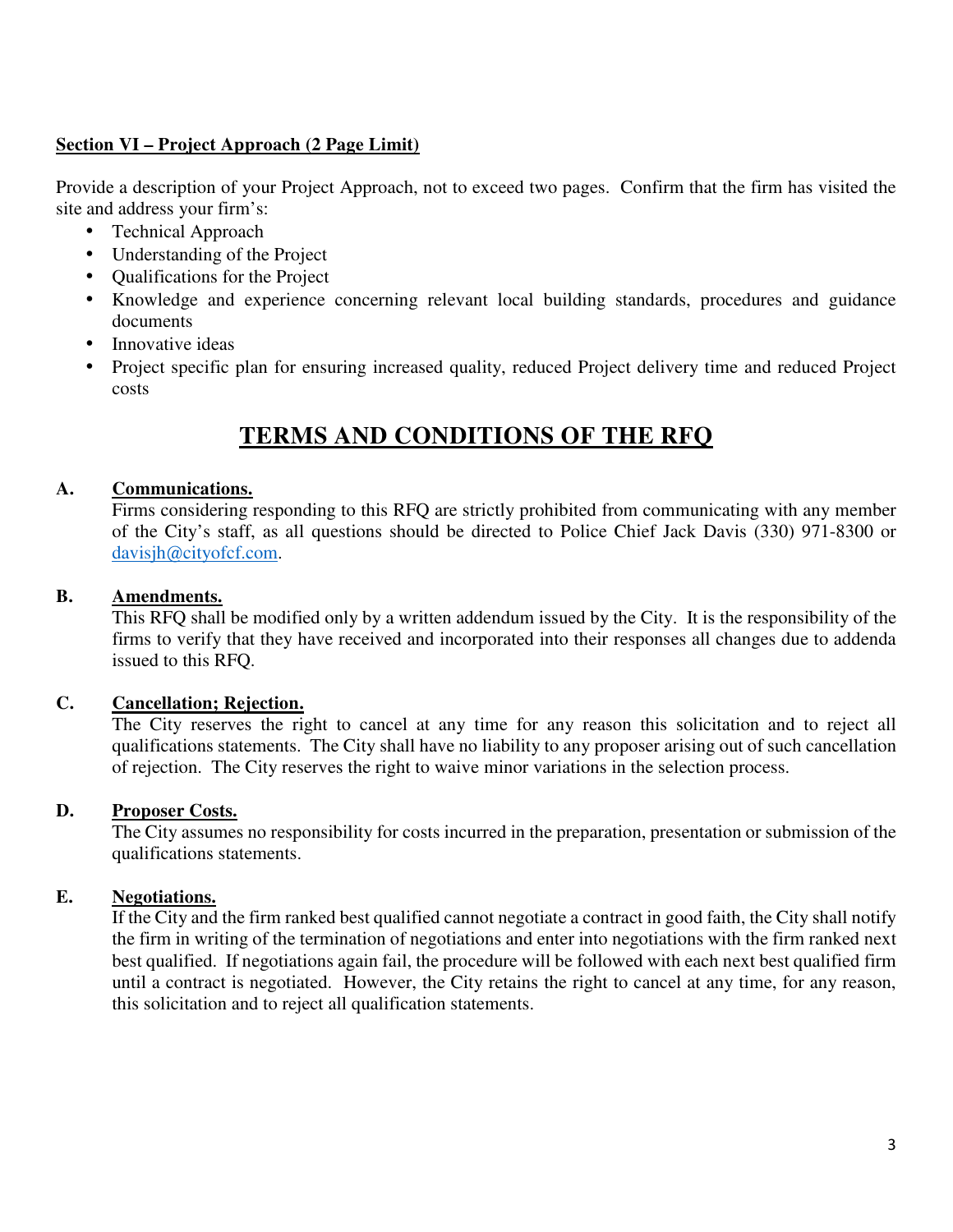#### **INSTRUCTIONS FOR EVALUATION OF STATEMENT OF QUALIFICATIONS**

Rank each item in the "Statement of Qualifications Form" on the basis of zero (0) to the maximum points as shown on the "Statement of Qualifications Evaluation Form". Listed categories will be evaluated by the consultant selection committee in a meeting where one score will be agreed upon. Please note that any narrative supplied by consultant is to be considered only as it relates to the project at hand. There is no category for rating a narrative approach on its merits. A narrative approach may be considered, where appropriate, to expand a consultant's explanation with regard to any of the following evaluation categories:

- **A. "Firm's Experience"** Consider the firm's experience within the past five (5) years with this type of project. Review the references provided by the consultant and evaluate the firm in each of the following categories:
- **B.** "Available Staff's Experience" Consider the resume of the key personnel in each applicable areas to be authorized. Evaluate the "Available Staff's Experience" in the following categories: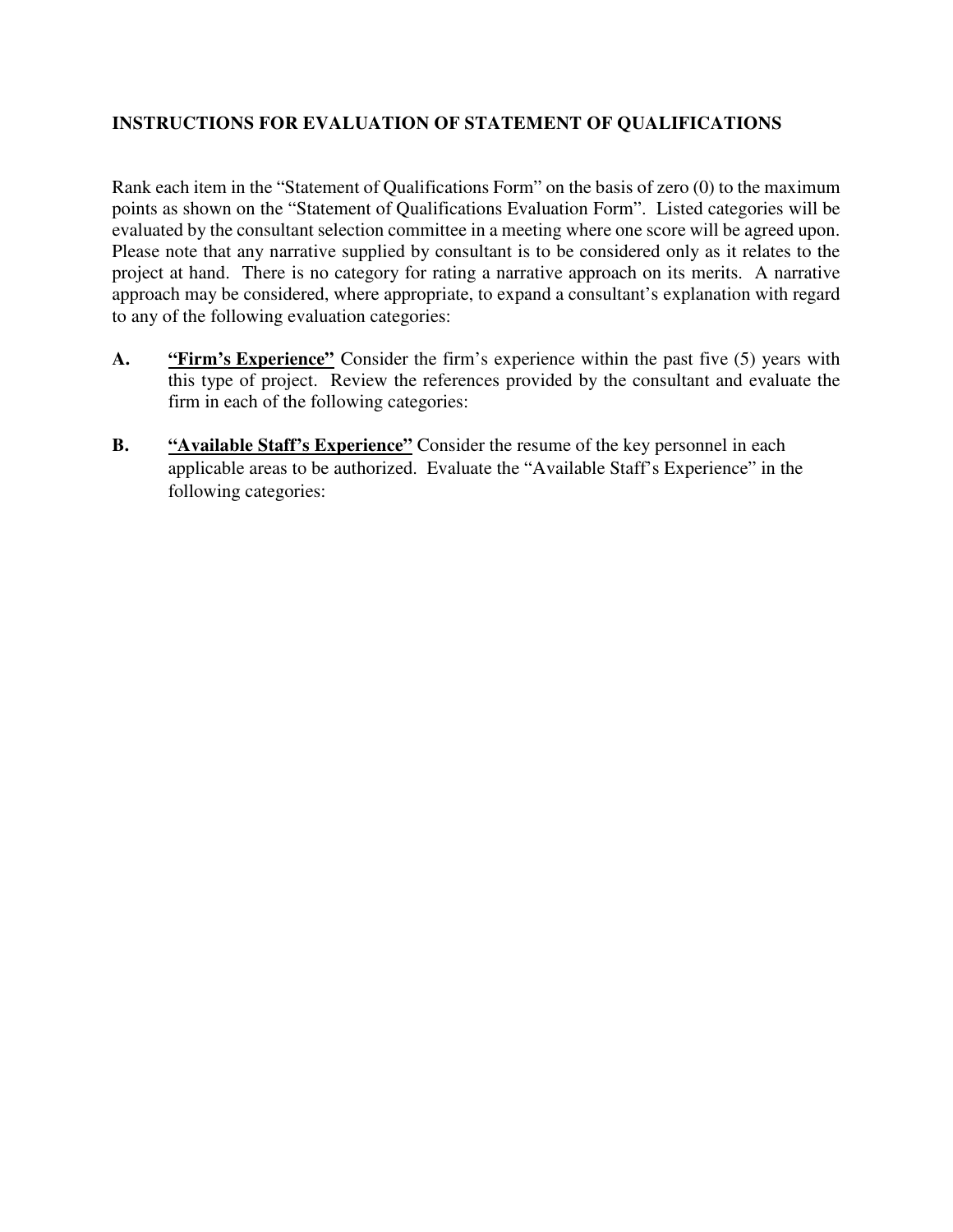**Architectural/Engineering Design Services to Construct Cuyahoga Falls Law Enforcement Training Center**

| <b>EVALUATION</b><br><b>CRITERIA</b>  | <b>Max Points</b> | Firm A           | Firm B           | Firm C | Firm D | Firm E           | Firm F |
|---------------------------------------|-------------------|------------------|------------------|--------|--------|------------------|--------|
| <b>Section 1 - Min Qualifications</b> |                   |                  |                  |        |        |                  |        |
| <b>Prequalification Met</b>           | Yes/No            |                  |                  |        |        |                  |        |
| <b>Section 2 - Firm's Experience</b>  | 30                |                  |                  |        |        |                  |        |
| <b>Section 3 - Staff Experience</b>   |                   |                  |                  |        |        |                  |        |
| Project Manager                       | 20                |                  |                  |        |        |                  |        |
| <b>Support Staff</b>                  | 20                |                  |                  |        |        |                  |        |
| Section 4 - Primary Firm Location     | 10                |                  |                  |        |        |                  |        |
|                                       |                   |                  |                  |        |        |                  |        |
| Project Schedule                      | 20                |                  |                  |        |        |                  |        |
|                                       |                   |                  |                  |        |        |                  |        |
| <b>TOTAL</b>                          | 100               | $\boldsymbol{X}$ | $\boldsymbol{X}$ | X      | X      | $\boldsymbol{X}$ | X      |